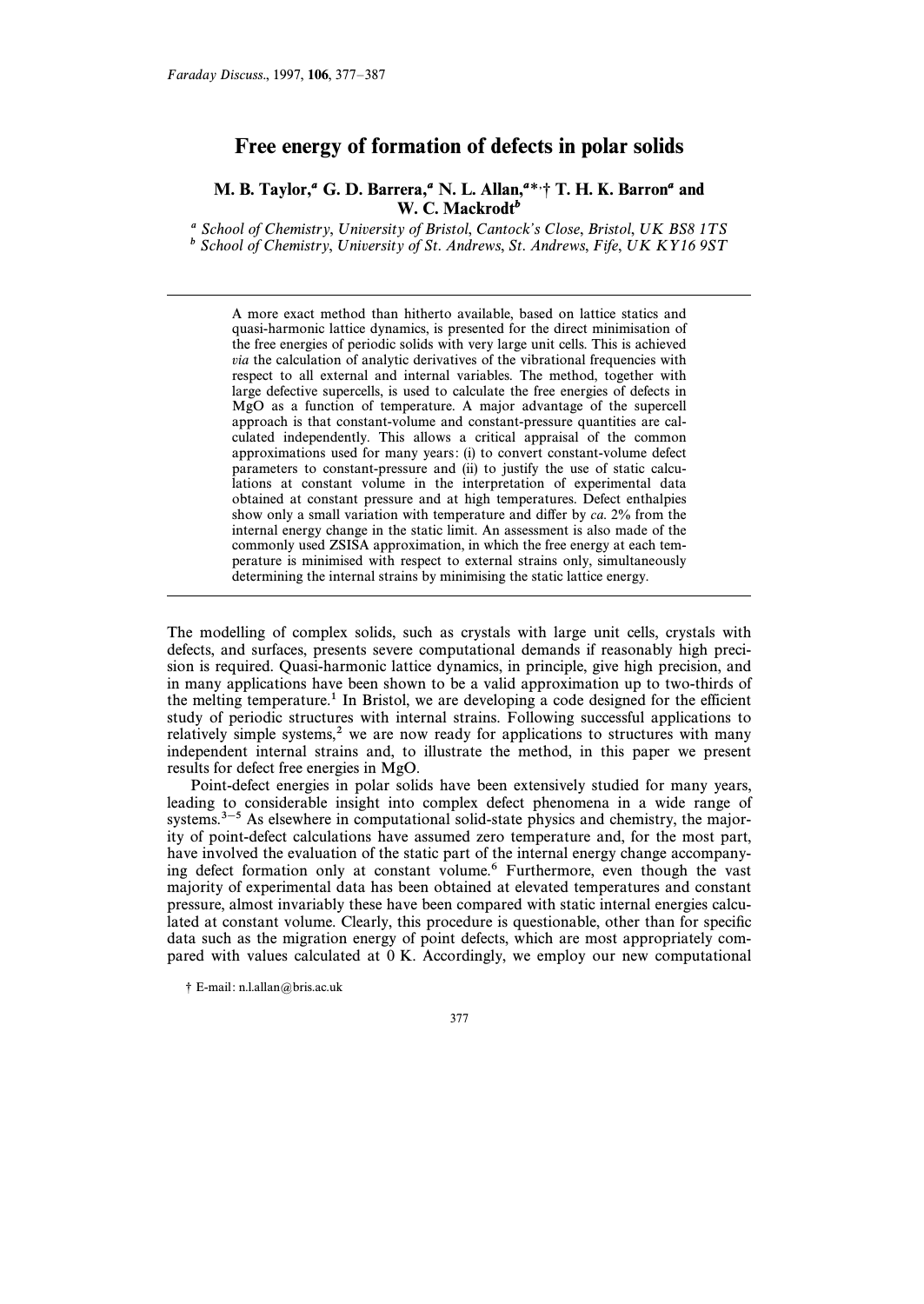methods to calculate free energies of defect formation, so that we can make a critical appraisal of the approximations commonly used to justify comparisons of calculated and experimental defect quantities.

It has been known for some time that the use of 'supercells' to describe a defective lattice, together with the quasi-harmonic approximation, provides a convenient approach to the calculation of defect free energies.<sup>7</sup> In this method, a superlattice of defects is introduced, extending throughout the macroscopic crystal. The periodicity is then of the superlattice and the supercell contains many atoms whose equilibrium positions are not wholly determined by symmetry, but are described by a set of dimensionless internal strain coordinates  $\varepsilon_k$ . Defect properties, such as energies and entropies, $\ddagger$  can then be computed both at constant pressure and at constant volume, e.g.

$$
g_p = g_p(P, T) = \{G_{\rm dc}(P, T) - G_{\rm pc}(P, T)\}/N_{\rm d}
$$
 (1)

$$
f_v = f_v(V, T) = \{ F_{\text{dc}}(V, T) - G_{\text{pc}}(V, T) \} / N_{\text{d}} \tag{2}
$$

where  $G_{\text{dc}}$  and  $G_{\text{pc}}$ ,  $F_{\text{dc}}$  and  $F_{\text{pc}}$  are free energies of the macroscopic defect crystal and perfect crystal, respectively, and  $N_{\text{d}}$  is the total number of defects introduced into the macroscopic cr superlattice spacing is increased.

In the quasi-harmonic approximation, the vibrational frequencies are explicit functions of the crystallographic parameters but not of the temperature. Within this scheme the free energy is obtained by simultaneous direct minimisation with respect to both external  $(\eta_{\lambda})$  and internal  $(\varepsilon_k)$  strains. For the most part, however, previous calculations<sup>8,9</sup> have been based on a widely used approximation **ZSISA** (zero stationary) calculations<sup>8,9</sup> have been based on a widely used approximation, ZSISA (zero static internal stress approximation), which is computationally more tractable than the full minimisation. In this approximation the free energy is minimised with respect to  $\eta_{\lambda}$  only, subject to the condition that the (static) internal energy is minimised with respect to the internal strains  $\varepsilon_k$  for each state of external strain. In this paper we present defect free <sup>k</sup> energies which have been obtained without resorting to the ZSISA approximation. To our knowledge this is the first report based on the full minimisation.

Other approaches to the calculation of defect free energies have included the use of the perfect-lattice Green's function, in conjunction with changes in the lattice force constant resulting from the presence of the defect.<sup>10</sup> The difficulties associated with the computational implementation of this approach appear to more than outweigh its formal elegance. A 'large-crystallite' method has also been developed by Harding, $11,12$ which is an 'embedding' approach and the analogue of the widely used two-region approach to static defect energies:13 in the inner region, which contains the defect, the ions are allowed to vibrate, while in the outer region they are held fixed. However, in neither of these two approaches are defect free energies calculated at constant pressure. The principal advantage of the supercell method implemented in the present work, therefore, is that enthalpies and entropies at elevated temperatures and constant pressure can be evaluated directly.

In this paper we concentrate on point-defects in MgO and, in particular, the substitution of  $\hat{M}g^2$ <sup>+</sup> by Ba<sup>2+</sup>, which involves a large structural distortion of the lattice since the Ba<sup>2+</sup> ion is so much larger than Mg<sup>2+</sup>. Our primary aim is to demonstrate the methodology and to give a critical appraisal of various approximations and assumptions that have been employed in earlier work. Applications to further defects and more complex systems will be reported separately.

 $\ddagger$  We denote defect quantities by lower case letters, *e.g.*  $g_p$  denotes the change in Gibbs energy at constant pressure.

<sup>§</sup> This does not, of course, include the configurational entropy of a dilute solution of randomly positioned defects.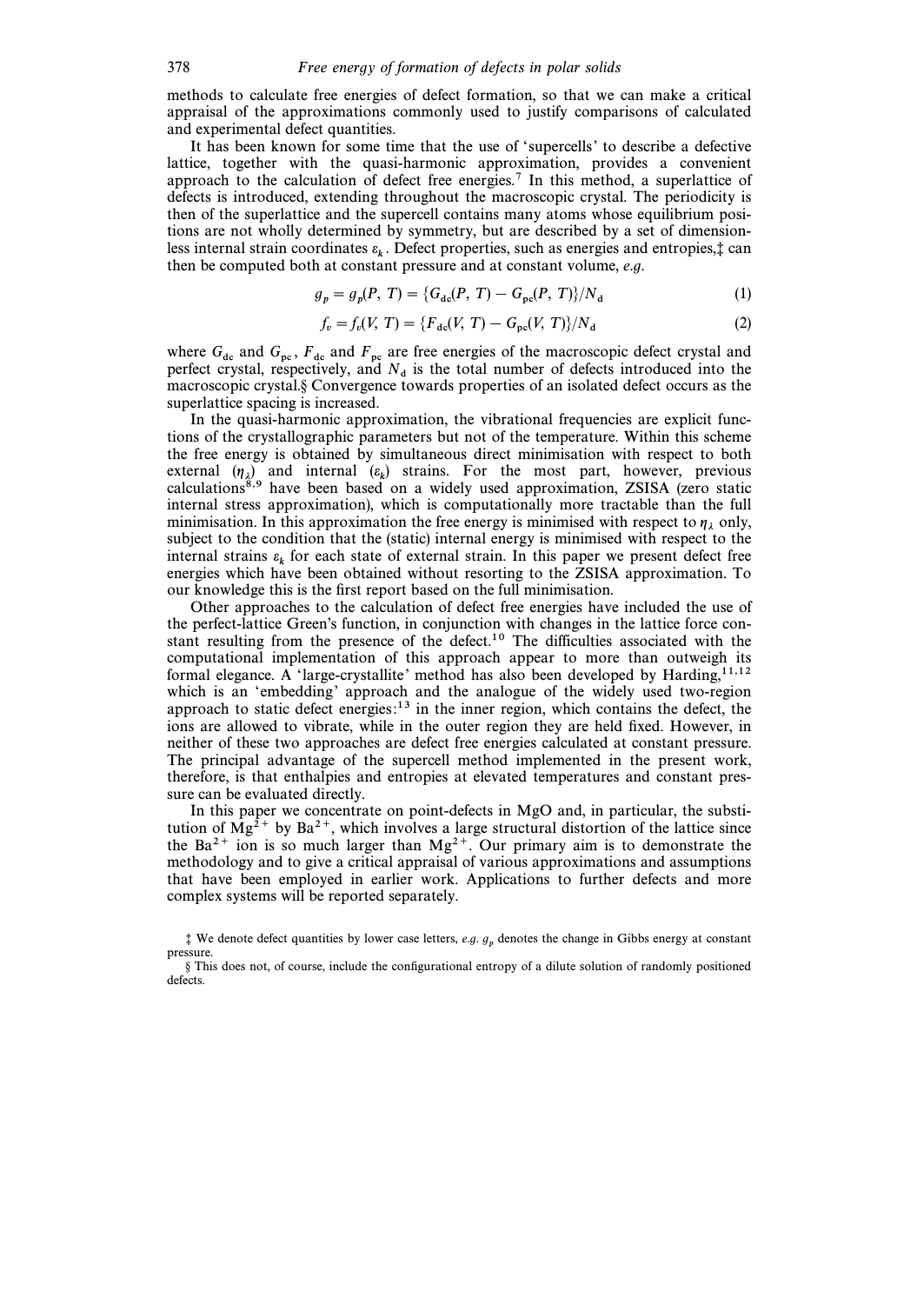## Theoretical methods

In the quasi-harmonic approximation it is assumed that the Helmholtz energy of a crystal,  $F$ , at a temperature  $T$  can be written as the sum of static and vibrational contributions,

$$
F(\mathscr{E}, T) = \Phi_{\text{stat}}(\mathscr{E}) + F_{\text{vib}}(\mathscr{E}, T)
$$
\n(3)

 $\Phi_{stat}$  is the potential energy of the static lattice in a given state of strain  $\mathscr{E}$ , and  $F_{vib}$  is the sum of harmonic vibrational contributions from all the normal modes. For a periodic structure, the frequencies  $v_j(q)$  of modes with wavevector q are obtained by diagonal-<br>isotion of the dynamical  $D(q)$  in the usual way <sup>14</sup> so that  $F$  is given by isation of the dynamical  $D(q)$  in the usual way,<sup>14</sup> so that  $F_{\text{vib}}$  is given by

$$
F_{\text{vib}} = \sum_{q,j} \left( \frac{1}{2} h v_j(\boldsymbol{q}) + k_{\text{B}} T \ln\{1 - \exp[-h v_j(\boldsymbol{q})/k_{\text{B}} T] \} \right) \tag{4}
$$

where the first term is the zero-point energy at  $T = 0$ . For a macroscopic crystal the sum over *q* becomes an integral over a cell in reciprocal space, which can be evaluated by taking successively finer uniform grids<sup>15</sup> until convergence is achieved.<sup>16</sup> The Helmholtz energy thus obtained is a function of both macroscopic  $(\eta_{\lambda})$  and internal strains field and it is simplest to treat the  $\varepsilon_k$  as thermodynamic variables on the same footing as  $(k)$ , and it is simplest to treat the as the same footing as total set of strain variables <sup>17,18</sup> denoted by  $\ell$ . The equili  $(e_k)$ , and it is simplest to treat the  $e_k$  as thermodynamic variables on the same footing as total set of strain variables  $\theta$  is then that which minimizes the equilibrium strain strain variables the availability  $19$ structure at an applied pressure P is then that which minimises the availability<sup>19</sup>  $F + PV$  with respect to all strains. As in the static simulation of point defects the number of independent degrees of freedom can often be reduced substantially by symmetry considerations.

There are now two ways of proceeding. The minimisation of  $F + PV$  and subsequent thermodynamic manipulation can of course be carried out by brute force, from numerical values of  $F$  obtained using eqn. (4). However, for large unit cells with many internal strains, it can be much more efficient to use analytic expressions for the derivatives of  $F$ with respect to temperature and strain. Not only does this give explicit expressions for thermodynamic properties, such as

$$
S = \sum_{q,j} \frac{\left[ h v(q)/T \right]}{\exp[h v_j(q)/k_B T] - 1} - k \ln\{1 - \exp[-h v_j(q)/k_B T] \} \tag{5}
$$

which can readily be evaluated to a high precision; also, the strain derivatives permit a more rapid minimisation of  $F + PV$ . The strain derivatives (which give the stresses  $\mathcal{T}_A$ 

te to the 
$$
\mathscr{E}_{A}
$$
) are given by  
\n
$$
\left(\frac{\partial F_{\text{vib}}}{\partial \mathscr{E}_{A}}\right)_{\mathscr{E}',T} = V\mathscr{F}_{A} = \sum_{q,\ j} \left\{ \frac{h}{2v_{j}(q)} \left( \frac{1}{2} + \frac{1}{\exp[hv_{j}(q)/k_{B}T] - 1} \right) \left( \frac{\partial v_{j}^{2}(q)}{\partial \mathscr{E}_{A}} \right)_{\mathscr{E}'} \right\}
$$
\n(6)

where the subscripts  $\mathscr E'$  denote that all the  $\mathscr E$  are kept constant except for the differentiation variable. We thus require derivatives of the frequencies. In our new code the derivatives  $[\partial v_j^2(q)/\partial \mathscr{E}_A]_{\mathscr{E}}$  are obtained from the analytic expressions for the derivatives  $(\partial D/\partial \mathscr{E}_A)_{\mathscr{E}}$  by first-order perturbation theory.<sup>14,20–22</sup> A crucial point here is that, for obtaining derivative obtaining derivatives, the perturbation is infinitesimal and so the procedure is exact. Furthermore, for thermodynamic properties no special consideration need be given to degeneracies in first-order perturbation theory, since the trace of  $(\partial D/\partial \mathscr{E}_A)_{\ell'}$  is invariant for any complete normal set of eigenvectors of D. Besults obtained in this way are in for any complete normal set of eigenvectors of  $D$ . Results obtained in this way are in excellent agreement with those derived from numerical derivatives of  $F + PV$  using finite increments of  $10^{-5}$  in  $\mathscr{E}_A$ .

To obtain the equilibrium structure and Gibbs energy our new code uses a variable metric method<sup>23</sup> for minimising  $F + PV$  with respect to  $\mathscr{E}_{A}$ . In the initial configuration the static energy Hessian,  $\left(\frac{\partial^2 \Phi_{\text{stat}}}{\partial \mathscr{E}_A} \frac{\partial \mathscr{E}_B}{\partial \mathscr{E}_B}\right)$ , which is a good approximation to  $(\partial^2 F/\partial \mathscr{E}_A \partial \mathscr{E}_B)$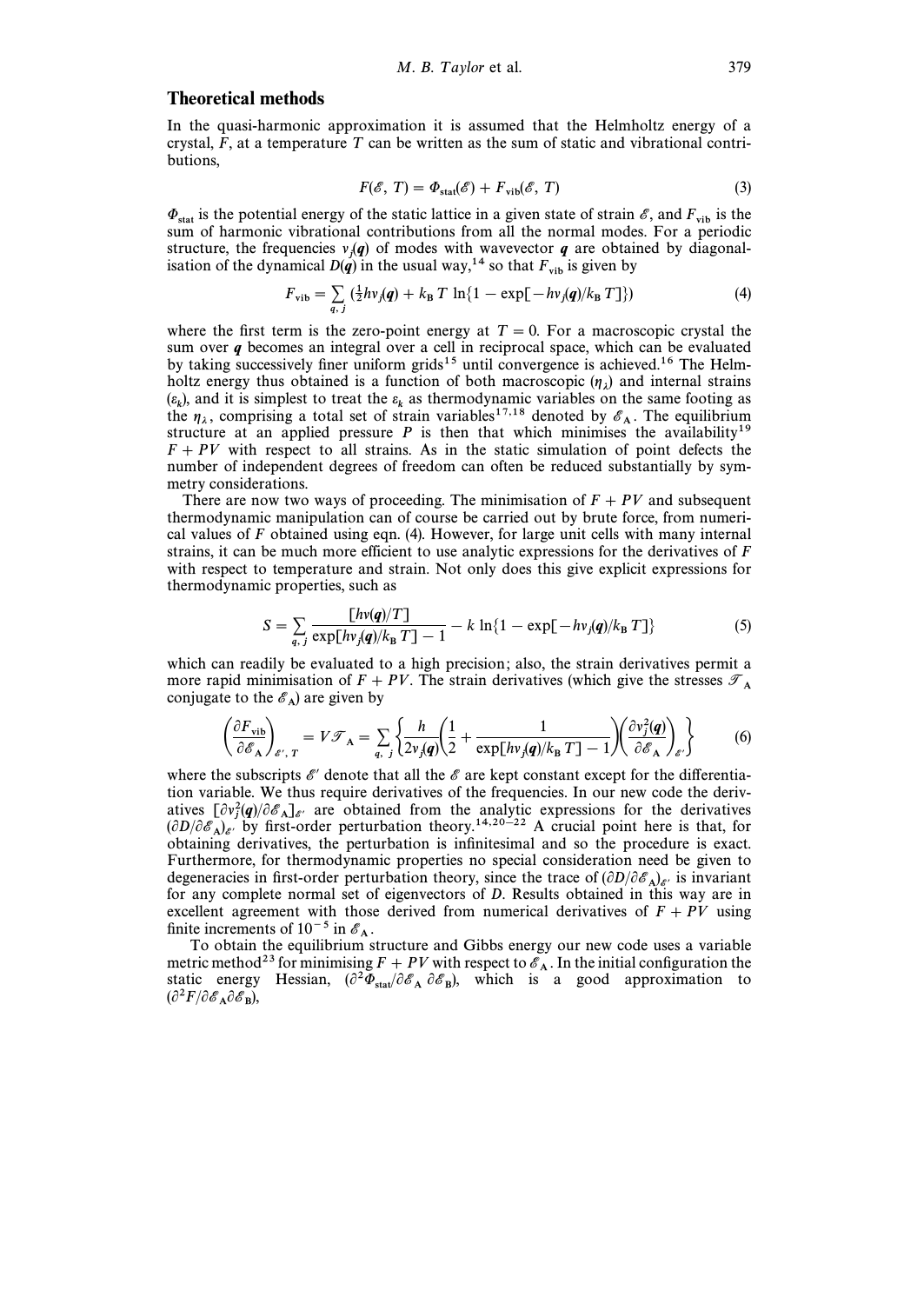is calculated from its analytic expression, and its inverse, together with  $(\partial F/\partial \mathscr{E}_A)$ , is used to obtain an improved configuration. In subsequent iterations  $(\partial F/\partial \mathscr{E}_A)$  are calculated in to obtain an improved configuration. In subsequent iterations  $(\partial F/\partial \mathscr{E}_A)$  are calculated in the new configurations and the inverse Hessian undated by the BEGS formula <sup>24</sup> the new configurations and the inverse Hessian updated by the BFGS formula.<sup>24</sup>

There remains the question of the validity of the quasi-harmonic approximation, which breaks down with increasing internuclear separations and, hence, at high temperatures. This can be investigated either by computing terms in the lattice dynamics of higher order in the anharmonicity, or more commonly by classical Monte Carlo or molecular dynamics simulations. Previous work<sup>25</sup> on the bulk properties of MgO has shown that, using the same potential as here, the quasi-harmonic approximation is valid up to temperatures of approximately two-thirds of the melting point (3100 K). Accordingly, here we consider a range of temperatures  $0-1500$  K.

### Defect thermodynamics

The chief quantities of interest are the free energy changes accompanying defect formation at constant volume  $(f_v)$  and at constant pressure  $(g_v)$ , defined in eqn. (1) and (2). To calculate  $f_v$ , the external strain is kept constant while the internal degrees of freedom are varied to give the equilibrium configuration. Similarly, for  $g_n$ , both external and internal grade varied to give the equilibrium configuration. Similarly, for  $g_n$ , both external and internal strains are varied, to be consistent with the specified pressure. It is also straightforward to determine the defect enthalpy,  $h_p$  and the entropy change at constant pressure,  $s_p$ , from the volume that contribute to the free energy of these cells. The volume of from the various terms that contribute to the free energy of these cells. The volume of  $f$ formation of the defect,  $v_p$ , follows immediately from the minimisation of  $F + PV$ .<br>Several relations between defect properties evaluated at constant pressure and

Several relations between defect properties evaluated at constant pressure and at constant volume have been given by Catlow et  $al^{26}$  These are strictly valid only in the limit when  $(v_p/V) \rightarrow 0$ , *i.e.* when a single defect is added to a macroscopic crystal. In this limit, constant pressure quantities can be derived from those obtained at constant volume: constant pressure quantities can be derived from those obtained at constant volume:

$$
g_p = f_v \tag{7}
$$

$$
h_p = u_v + (\beta T/\kappa_T)v_p \tag{8}
$$

$$
s_p = s_v + (\beta/\kappa_T)v_p \tag{9}
$$

where  $\beta$  is the volumetric thermal expansion coefficient,  $\kappa_T$  the isothermal compresswhere  $p$  is the volument thermal expansion coefficient,  $\kappa_T$  ibility and  $v_p$  is itself given by

$$
v_p = \kappa_T V p_v = -\kappa_T V \left(\frac{\partial f_v}{\partial V}\right)_T
$$
\n(10)

In some studies<sup>27,28</sup>  $(\partial u_v/\partial V)_T$  has been used as an approximation to  $(\partial f_v/\partial V)_T$ .

A major advantage of our supercell approach is that we are able to calculate all these quantities independently, notably those at constant pressure. This is important because, in supercell computations, the relative change of volume is  $(v_p/v_{\text{supercell}})$ , which is finite for the superlattices used. Our results can therefore be used to investigate not only the for the superlattices used. Our results can, therefore, be used to investigate not only the validity of approximations such as  $h_p(T) \approx u_p(0)$ , but also departures from relationships such as  $g_p = f_v$ . The first-order correction to eqn. (7) is given by  $f = g = \frac{1}{v_p} \left( \frac{v_p}{v_p} \right) \left( \frac{v_p}{v_p} \right)$ 

$$
f_v - g_p = \frac{1}{2} \left( \frac{v_p}{\kappa_T} \right) \left( \frac{v_p}{v_{\text{supercell}}} \right) \tag{11}
$$

The physical reason for this correction is that, whereas an isolated defect introduced at constant volume into a macroscopic crystal is embedded in surroundings e†ectively at zero pressure, the defect in the supercell is embedded in surroundings at pressure  $p_v =$  $(v_p/\kappa_T) v_{\text{supercell}}$ . We may, therefore, expect  $f_v - \frac{1}{2} (v_p/\kappa_T) (v_p/v_{\text{supercell}})$  to be a better estimate of the value of  $f_v$  for an isolated defect.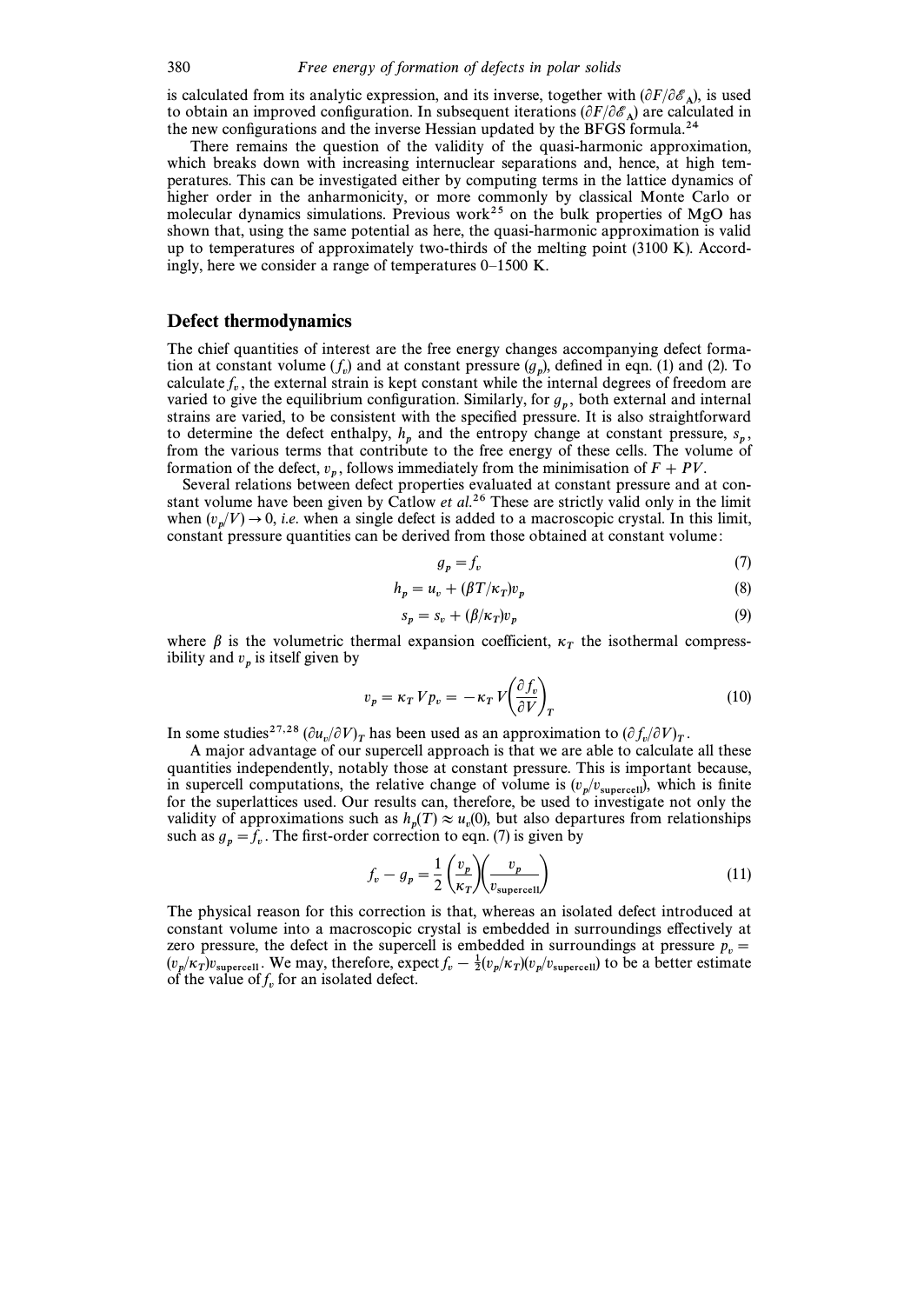The traditional identification of the measured defect enthalpy at temperature  $T$ ,  $h_p(T)$ , with the internal energy change at T = 0,  $u_v(0)$ , has been justified <sup>12</sup> by expanding  $h_p(T)$ <br>as a nower series in T about  $T = 0$ , with a vanishing term in T and non-vanishing term as a power series in T about  $T = 0$ , with a vanishing term in T and non-vanishing term  $T$ in  $T^2$ . Since, for a real non-metallic quantum crystal,  $h_p$  varies as  $T^4$  at low temperatures, this is clearly a classical argument, and so valid only for  $T > \Theta_D$  and then only when higher anharmonic terms are small; energy at  $T = 0$  is  $u_v$  (static). Thus while  $u_v(0)$  is a better approximation for  $h_p(T)$  at sufficiently low temperatures u (static) may be better for  $T > 0$ sufficiently low temperatures,  $u_v$ (static) may be better for  $T > \Theta_D$ .

### Results and Discussion

In this section we report results for the barium substitutional defect in MgO,  $Ba_{Mg}^x$ . This gives rise to a greater elastic relaxation than does any other simple point defect, thus posing an extremely stringent test of the supercell approach and the methodology we have developed. All the calculations are based on the consistent set of interatomic Buckingham potentials reported by Sangster and Stoneham.29 In the present application, cubic symmetry is preserved if the  $\overline{Ba^2}^+$  superlattice is itself cubic: face-centred cubic (fcc), body-centred cubic (bcc) or simple cubic (sc). The possibilities for Ba mole fractions down to ca. 0.3% are listed in Table 1. Of these, we might expect results obtained from fcc supercells to converge most rapidly, both because for a given mole fraction the defects are further away from each other and because the nearest neighbour shell of 12 defects gives an environment more like the isotropic environment of an isolated defect.

Table 2 lists the results in the static limit for the defect volumes,  $v_p$ , internal energies, refer to the state in the state limit of the detect vertifies,  $v_p$ , internal entriplies,  $u_p$ , and enthalpies,  $h_p$ , as a function of unit cell size, from which it appears that the vertical size, is somewhat irreqular. F  $\alpha_v$ , and entimately,  $n_p$ , as a rancelor of anti-cell size, from which it appears that the convergence with unit cell size is somewhat irregular. For example, the 54-ion supercells (fcc) give a value closer to that in the dilute limit than 64-ion supercells (cub). However, the convergence is consistent for the same type of supercell, and as expected the fastest convergence is obtained for the fcc supercells. This is true also of the temperaturedependent properties calculated (Table 3 and Fig. 1).

For a correct calculation at  $T = 0$  we must include the zero-point energy, which expands the lattice and changes the defect parameters. For this reason, Table 2 also contains 0 K values of  $v_p$ ,  $u_v$ , and  $h_p$ . For supercells of the same size, the values of h and  $u_v$  are lower than the static value by ca. 0.2 eV from the static value, while  $v_p$  is higher by ca. 1%.

We have carried out full minimisations of F and  $F + PV$  for each of the supercells at three temperatures in the range  $500-1500$  K. The resulting defect constant-pressure and constant-volume parameters are listed in Table 3. Over the temperature range 500– 1500 K,  $v_p$ ,  $h_p$  and  $s_p$  increase by *ca*. 20%, *ca*. 2% and 30%, respectively;  $g_p$ ,  $f_v$  and  $u_v$  all decrease by *ca.* 6% and s. by *ca*. 30%

by ca. 30%,  $\alpha$ ,  $\alpha$ ,  $\alpha$ ,  $\beta$ ,  $\beta$ ,  $\beta$ ,  $\alpha$ ,  $\beta$ ,  $\beta$  and  $\beta$ ,  $\alpha$ ,  $\alpha$ ,  $\beta$ ,  $\alpha$ ,  $\alpha$ ,  $\beta$ ,  $\alpha$ ,  $\alpha$ ,  $\beta$ ,  $\alpha$ ,  $\alpha$ ,  $\beta$ ,  $\alpha$ ,  $\beta$ ,  $\alpha$ ,  $\alpha$ ,  $\beta$ ,  $\alpha$ ,  $\alpha$ ,  $\beta$ ,  $\alpha$ ,  $\alpha$ ,  $\beta$ ,  $\alpha$ ,  $\$ slower convergence with supercell size than defect energies, since the rate of convergence  $\frac{1}{2}$ 

| number  | mole fraction | supercell | number  | mole fraction | supercell |
|---------|---------------|-----------|---------|---------------|-----------|
| of ions | Ba            | shape     | of ions | Ba            | shape     |
| 8       | 0.25          | cub       | 216     | 0.0093        | cub       |
| 16      | 0.125         | fcc       | 250     | 0.0080        | fcc       |
| 32      | 0.0625        | bcc       | 256     | 0.0078        | bcc       |
| 54      | 0.0370        | fcc       | 432     | 0.0046        | fcc       |
| 64      | 0.0313        | cub       | 512     | 0.0039        | cub       |
| 128     | 0.0156        | fcc       | 686     | 0.0029        | fcc       |

Table 1 Shape of the supercells used in this paper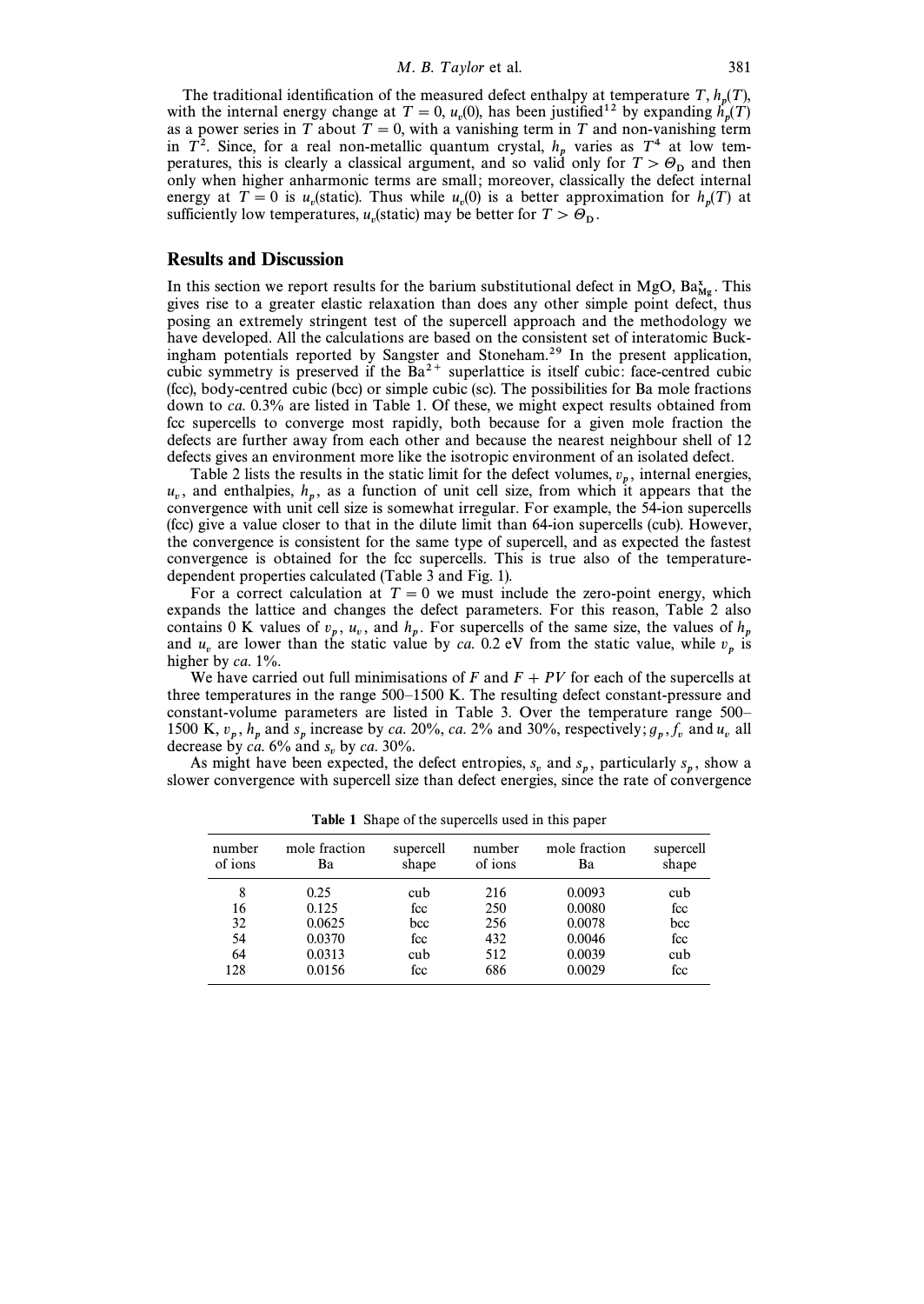|       |                    | static limit   |                |                    | 0 K            |                 |
|-------|--------------------|----------------|----------------|--------------------|----------------|-----------------|
| $x^a$ | $v_p/\text{\AA}^3$ | $g_p(=h_p)/eV$ | $f_v(=u_v)/eV$ | $v_p/\text{\AA}^3$ | $g_p(=h_p)/eV$ | $f_v (=u_v)/eV$ |
| 32    | 20.9               | 15.559         | 16.520         | 21.1               | 15.354         | 16.304          |
| 54    | 20.3               | 16.002         | 16.545         | 20.5               | 15.798         | 16.335          |
| 64    | 21.4               | 15.819         | 16.326         | 21.6               | 15.609         | 16.113          |
| 128   | 20.1               | 15.980         | 16.193         | 20.4               | 15.787         | 15.997          |
| 216   | 20.3               | 15.898         | 16.030         | 20.6               | 15.733         | 15.839          |
| 250   | 20.1               | 15.957         | 16.069         | 20.4               | 15.807         | 15.874          |
| 256   | 20.0               | 15.920         | 16.028         | 20.3               | 15.772         | 15.835          |
| 432   | 20.0               | 15.956         | 16.020         |                    |                |                 |
| 512   | 20.1               | 15.939         | 15.994         |                    |                |                 |
| 686   | 20.0               | 15.960         | 15.999         |                    |                |                 |

Table 2 Defect parameters for a barium substitutional defect in MgO: (i) in the static limit (ii) at 0 K including the effect of zero-point energy

<sup>a</sup> x denotes the total number of ions in the unit cell  $BaMg_{x/2-1}O_{x/2}$ .

is determined by changes in the second derivative of the interatomic potential, which are more sensitive to small structural changes, such as the lattice relaxation around a defect, than the potential energy itself.  $s<sub>v</sub>$  is small, because the entropy depends solely on the vibrational frequencies  $[eqn. (5)]$  and there are two opposite effects competing. Inserting the larger Ba<sup>2+</sup> ions into the Mg<sup>2+</sup> cavity at constant volume causes a small increase in pressure  $p_n$  over the whole crystal, so that the force constants become stronger and the vibrational frequencies are increased; however, the heavier mass of the  $Ba^{2+}$  ion tends to decrease frequencies. For  $s_p$ , however, the pressure is relaxed to zero and the mass between the absolute change in  $s_p$ , with temperature is also larger than that of setect is dominant. The absolute change in  $s_p$  with temperature is also larger than that of

 $s_p$  and opposite in sign.<br>
We consider next the behaviour of  $h_p(T)$  and  $u_v(T)$  and the validity of the approx-<br>
imations  $h(T) \approx u(0)$  or  $u$  (static). Fig. 2 shows the variation of h, and u, with temimations  $h_p(T) \approx u_p(0)$  or  $u_p(\text{static})$ . Fig. 2 shows the variation of  $h_p$  and  $u_p$  with tem-<br>persture. Above  $T = 0$ , k (T) is always greater than  $u(T)$ ; in the isolated defect limit, it perature. Above  $T = 0$ ,  $h_p(T)$  is always greater than  $u_v(T)$ ; in the isolated defect limit, it perature. Above  $T = 0$ ,  $h_p(T)$  is always greater than  $u_v(T)$ ; in the isolated defect limit, it



Fig. 1 Variation of  $s_p$  with unit cell size for a barium substitutional defect in MgO over a range of <sup>p</sup> temperatures. At each temperature lines connect values obtained using the same shape of supercell. 500 K ( $\diamondsuit$ ); 1000 K (+); 1500 K ( $\square$ ).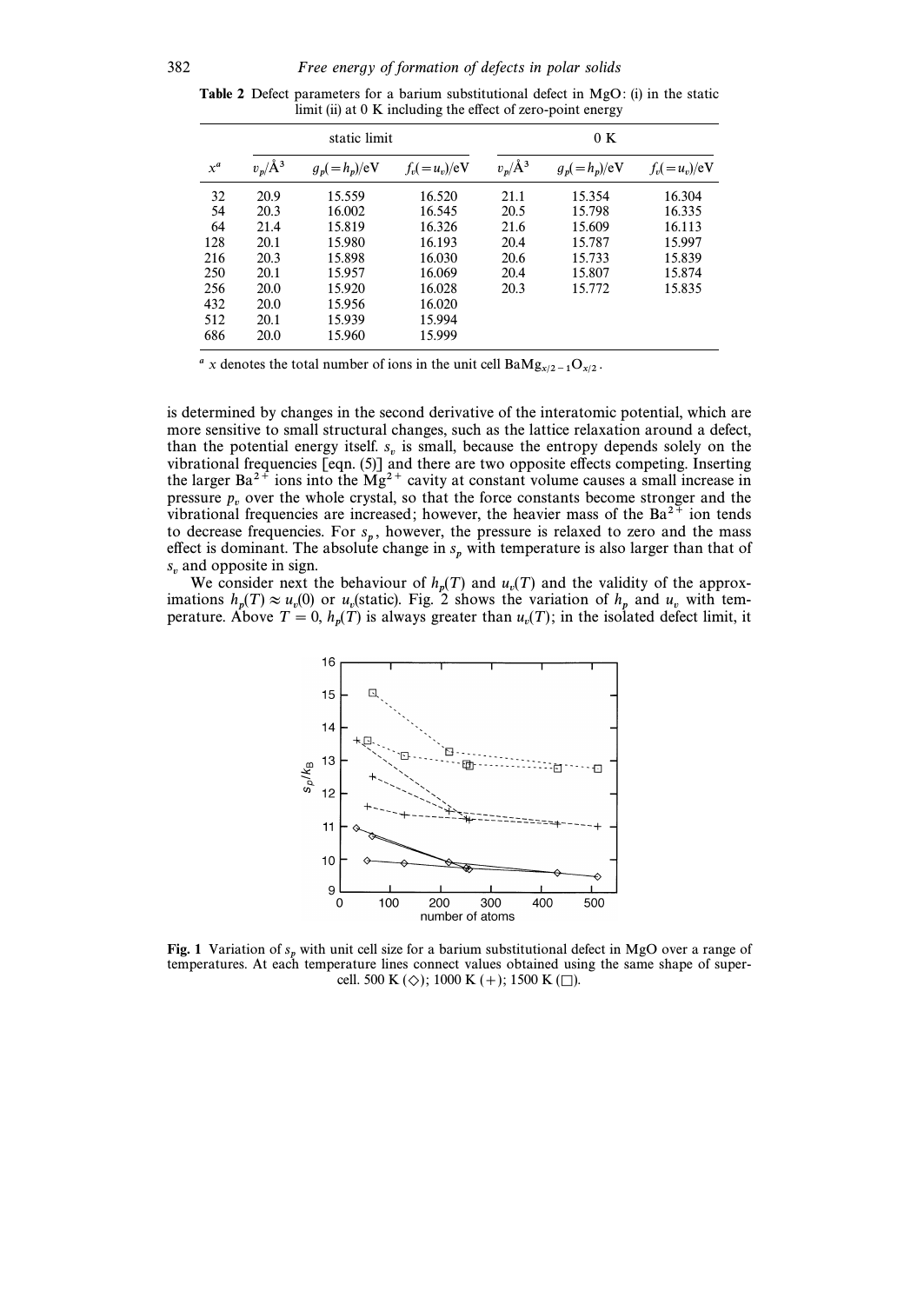Table 3 Defect volumes, energies and entropies of formation for a barium substitutional defect in MgO at 500, 1000 and 1500 K, obtained by full minimisation of the Gibbs energy

| T/K  | $x^a$ | $v_p/\text{\AA}^3$ | $g_p/eV$ | $f_v$ /eV | $h_p/eV$ | $u_p/eV$ | $s_p/k_B$ | $s_v/k_B$ |
|------|-------|--------------------|----------|-----------|----------|----------|-----------|-----------|
| 500  | 32    | 22.4               | 15.034   | 16.026    | 15.506   | 16.080   | 10.95     | 1.27      |
|      | 54    | 21.5               | 15.496   | 16.064    | 15.925   | 16.107   | 9.96      | 0.99      |
|      | 64    | 22.7               | 15.285   | 15.813    | 15.746   | 15.864   | 10.71     | 1.20      |
|      | 128   | 21.2               | 15.466   | 15.700    | 15.892   | 15.744   | 9.89      | 1.02      |
|      | 216   | 21.5               | 15.391   | 15.523    | 15.819   | 15.569   | 9.92      | 1.08      |
|      | 250   | 21.2               | 15.457   | 15.572    | 15.876   | 15.617   | 9.74      | 1.05      |
|      | 256   | 21.1               | 15.417   | 15.530    | 15.835   | 15.578   | 9.71      | 1.10      |
|      | 432   | 21.0               | 15.456   |           | 15.870   |          | 9.60      |           |
|      | 512   | 21.2               | 15.443   |           | 15.852   |          | 9.48      |           |
| 1000 | 32    | 25.5               | 14.508   | 15.560    | 15.682   | 15.647   | 13.62     | 1.01      |
|      | 54    | 23.3               | 15.028   | 15.622    | 16.028   | 15.683   | 11.61     | 0.71      |
|      | 64    | 24.8               | 14.782   | 15.342    | 15.861   | 15.417   | 12.51     | 0.88      |
|      | 128   | 22.9               | 15.009   | 15.265    | 15.987   | 15.329   | 11.36     | 0.74      |
|      | 216   | 23.2               | 14.932   | 15.082    | 15.920   | 15.151   | 11.47     | 0.80      |
|      | 250   | 22.8               | 15.008   | 15.135    | 15.976   | 15.202   | 11.24     | 0.78      |
|      | 256   | 22.7               | 14.972   | 15.094    | 15.937   | 15.166   | 11.20     | 0.83      |
|      | 432   | 22.6               | 15.017   |           | 15.972   |          | 11.08     |           |
|      | 512   | 22.8               | 15.010   |           | 15.959   |          | 11.01     |           |
| 1500 | 32    |                    |          | 15.036    |          | 15.155   |           | 0.92      |
|      | 54    | 26.4               | 14.496   | 15.123    | 16.255   | 15.198   | 13.61     | 0.59      |
|      | 64    | 28.7               | 14.195   | 14.811    | 16.143   | 14.907   | 15.07     | 0.74      |
|      | 128   | 25.5               | 14.476   | 14.762    | 16.176   | 14.844   | 13.15     | 0.64      |
|      | 216   | 26.0               | 14.403   | 14.569    | 16.118   | 14.663   | 13.27     | 0.73      |
|      | 250   | 25.4               | 14.491   | 14.629    | 16.158   | 14.718   | 12.90     | 0.69      |
|      | 256   | 25.3               | 14.457   | 14.591    | 16.117   | 14.690   | 12.84     | 0.76      |
|      | 432   | 25.2               | 14.503   |           | 16.154   |          | 12.77     |           |
|      | 512   | 25.5               | 14.498   |           | 16.147   |          | 12.76     |           |

<sup>a</sup> x denotes the total number of ions in the unit cell  $BaMg_{x/2-1}O_{x/2}$ .

follows from eqn. (7) and (9) that

$$
h_p - u_v = T(s_p - s_v) = (\beta T/\kappa_T)v_p
$$

and, in the present application, both  $v_p$  and  $\beta$  are positive. The temperature dependence of  $u_v$  is much greater than that of  $h_p$  and opposite in sign. This is a similar trend to that shown by the defect entropies bu shown by the defect entropies, but the percentage differences are less marked because  $h_n$ and  $u_p$  are dominated by the static contributions. The results confirm that  $u_p(0)$  and  $v_p(stat)$  are fair annovimations to  $h(T)$  with u (static) a setter annovimation when  $u_v$ (static) are fair approximations to when  $h_v(T)$ , with  $u_v$ (static) a better approximation when  $v_v(x)$ , while the bight temperature values of u, clearly extrapolate back towards  $T > \Theta_D$ . While the high-temperature values of  $u_v$  clearly extrapolate back towards  $T > \Theta_D$ . While the high-temperature values of  $u_v$  clearly extrapolate back towards  $u_v$ (static), the same is not true of  $h_p$ .<br>The convergence of  $f_v$  and hence of  $v(0)$  and  $v$ 

The convergence of  $f_p$ , and hence of  $u_p(0)$  and  $u_p$ (static) towards their values in the The convergence of  $f_v$ , and nence of  $u_v$ (o) and  $u_v$ (state) towards their varies in the dilute limit, is improved using eqn. (11). Detailed examination shows that the computed differences in  $f_v - g_p$  are approximately proportional to  $(v_p/v_{\text{supercell}})$  and that the expres-<br>sion for  $f_{v-1}$  given in eqn. (11) is accurate to within as 10%. The slow convergence of sion for  $f_v - g_p$  given in eqn. (11) is accurate to within *ca*. 10%. The slow convergence of with increasing supercell size is thus seen to be largely due to the term  $\frac{1}{2}n$ , which p f with increasing supercell size is thus seen to be largely due to the term  $\frac{1}{2}p$ ,  $v$ , which increasing supercell size is thus seen to be largely due to the term  $\frac{1}{2}p$ ,  $v$ , which is called to the term  $\frac{1}{$ by which increasing suppresent size is thus seen to be integery due to the term  $2p_v p_p$ , which could be subtracted from the values for  $f_v$  obtained for each supercell size. It also calls into question the uncritical use data calculated even with quite large supercells.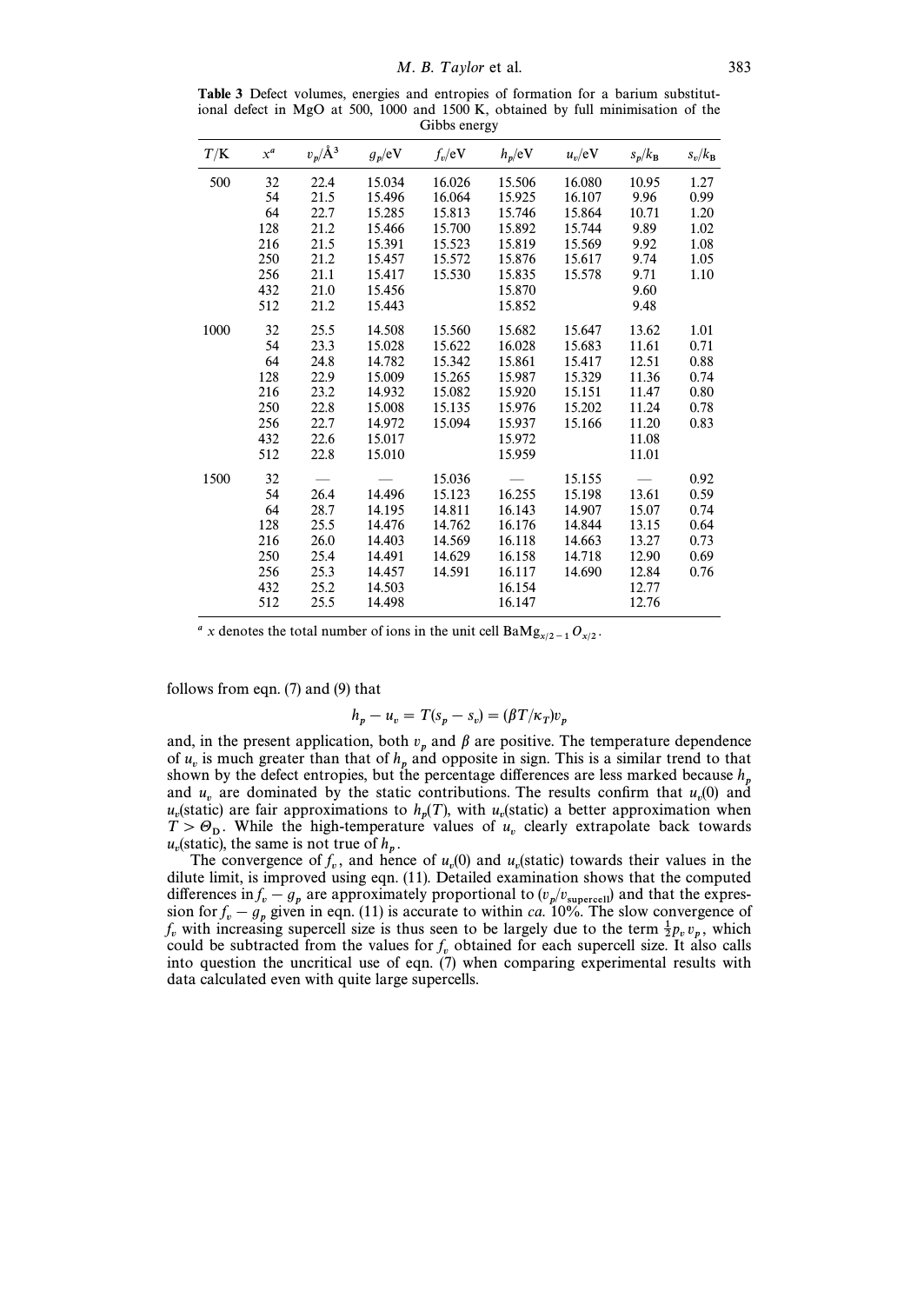

Fig. 2 Variation of  $h_n(\Diamond)$  and  $u_n(+)$  with temperature for a supercell containing 216 ions. For  $u_p(\vee)$  and  $u_v(\vee)$  with temperature for a supercent contraction.

While eqn. (8) and (9) are also exact in the dilute limit, they too are often used uncritically. To investigate the potential inaccuracy that might result from such usage, we have used eqn. (9) to estimate values of  $s_p$ , at 1500 K for a range of supercells, from the corresponding values of  $s_p$ , and  $s_p$ , and the corresponding values of species, non-<br>of these for MgO based on the same set of potentials are given in Table 4. Table 5 lists of these for MgO based on the same set of potentials are given in Table 4. Table 5 lists the resulting values of  $s_p$ , together with those determined from the direct minimisation of G. As the supercell size increases, the differences between the values in the two columns of Table 5 decrease as expected. For the 54 and 128 atom supercells (3.7% and

| <b>Table 4</b> Calculated bulk properties of MgO needed |                          |  |  |
|---------------------------------------------------------|--------------------------|--|--|
|                                                         | for eqn. $(8)$ and $(9)$ |  |  |

|                                                                                   |                | temperature/K  |                |  |  |  |
|-----------------------------------------------------------------------------------|----------------|----------------|----------------|--|--|--|
| property                                                                          | 500            | 1000           | 1500           |  |  |  |
| $V/\AA$ <sup>3</sup>                                                              | 19.1593        | 19.4433        | 19.7835        |  |  |  |
| $\beta$ /10 <sup>-5</sup> K <sup>-1</sup><br>$\kappa_T/10^{-3}$ GPa <sup>-1</sup> | 2.621<br>4.649 | 3.207<br>5.084 | 3.765<br>5.711 |  |  |  |

The volume given is that for a primitive unit cell.

| <b>Table 5</b> Comparison of methods for  |  |  |  |  |  |  |  |
|-------------------------------------------|--|--|--|--|--|--|--|
| calculating $s_n$ at 1500 K as a function |  |  |  |  |  |  |  |
| of supercell size                         |  |  |  |  |  |  |  |

|            | $S_p/k_B$      |                   |  |  |
|------------|----------------|-------------------|--|--|
| x          | eqn. $(9)$     | full minimisation |  |  |
| 54         | 11.36          | 13.61             |  |  |
| 128<br>216 | 12.81<br>13.14 | 13.15<br>13.27    |  |  |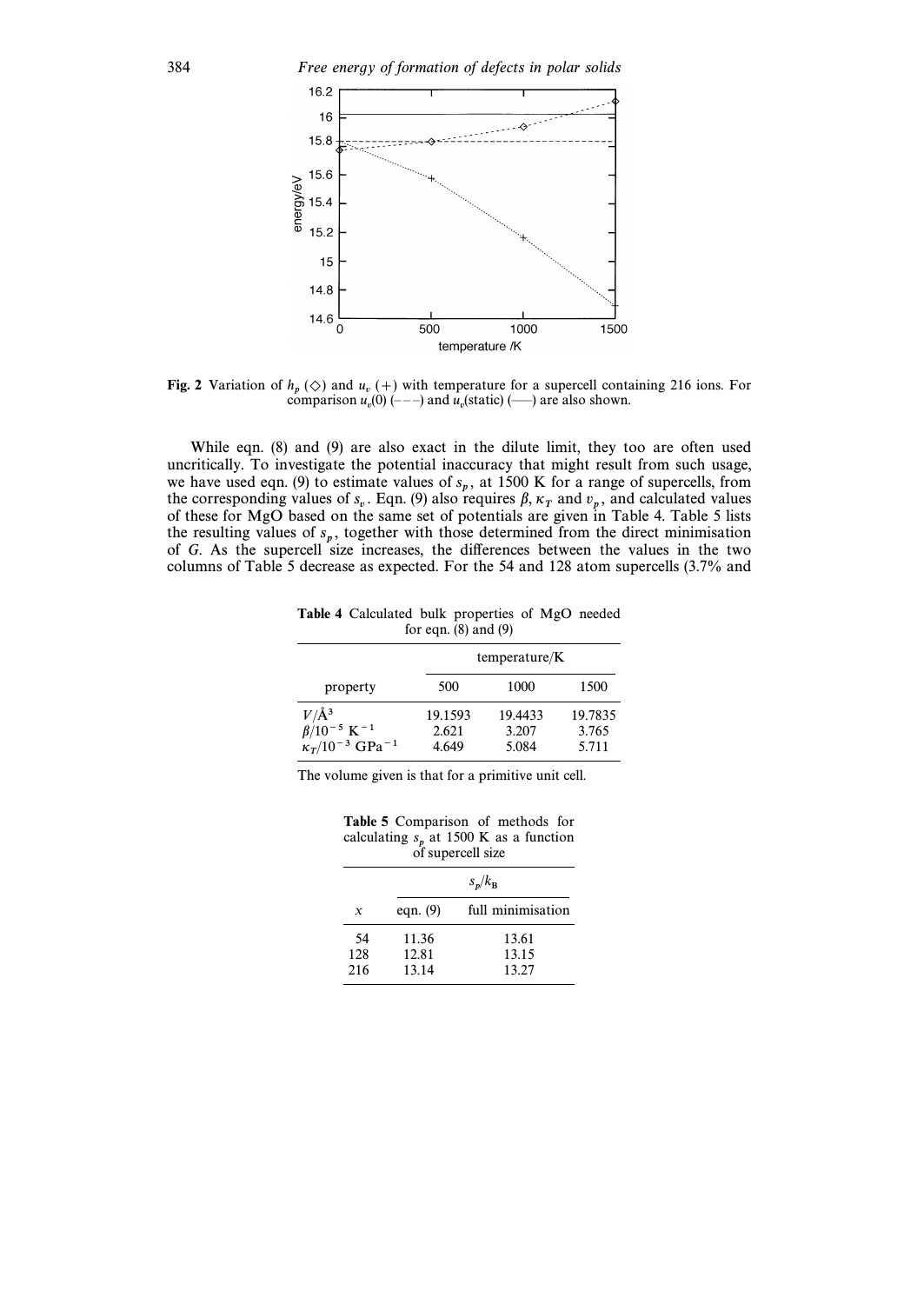Table 6 A comparison of defect volumes, and constant pressure energies and entropies of formation for a barium substitutional defect in MgO at 1500 K, obtained by full minimisation of the Gibbs energy, and the ZSISA and CISPA approximations with a supercell of 216 ions

| method            | $v_n / \AA^3$ | $g_p/eV$ | $h_n/eV$ | $S_p/k_B$ |
|-------------------|---------------|----------|----------|-----------|
| full minimisation | 26.0          | 14.403   | 16.118   | 13.27     |
| <b>ZSISA</b>      | 25.6          | 14.408   | 16.088   | 12.99     |
| <b>CISPA</b>      | 24.8          | 14.433   | 16.056   | 12.55     |

1.6% Ba, respectively) there are substantial di†erences between the approximate value in the first column of Table 5, and that found directly by the full minimisation of the Gibbs energy.

Finally, in this section, we comment on a common approximation used in lattice dynamics at elevated temperatures, namely, the ZSISA.<sup>30</sup> In determinations of equilibrium structures, this approximation can reduce the computational effort considerably. The Gibbs energy at each temperature is minimised with respect to external strains only. Simultaneously the internal strains are determined by minimising the static lattice energy, and so

$$
\left(\frac{\partial G}{\partial \eta_i}\right)_{\eta',\,\varepsilon} = \left(\frac{\partial \varPhi_{\text{stat}}}{\partial \varepsilon_i}\right)_{\eta,\,\varepsilon'} = 0
$$

Although this may give an incorrect internal strain, it gives, to first order, the correct external strain at each temperature. An even less rigorous approximation is the constant internal strain parameter approximation (CISPA), which fixes the internal strains at those calculated in the static limit; with our choice of internal strain coordinates, CISPA thus requires that the fractional coordinates of the basis atoms do not vary with temperature.

The use of ZSISA or CISPA makes no qualitative di†erence to any of the trends discussed in this paper. Small quantitative di†erences, however, are found at elevated temperatures, as shown for  $T = 1500 \text{ K}$  in Table 6. As expected, the ZSISA results are closer to those from the full minimisation than CISPA. However, even the CISPA values for  $g<sub>p</sub>$  and  $h<sub>p</sub>$  differ by less than ca. 0.5% from the full minimisation results. In contrast, p the differences between CISPA and the full minimisation results for  $v_p$  and  $s_p$  are some-<br>what grader at and are some-original minimisation results for  $v_p$  and  $s_p$  are somewhat greater at ca. 4 and ca. 5%, respectively. This calls for some caution in the use of the ZSISA and CISPA results for these quantities.

### Final remarks

We have presented a more exact method than hitherto available for the direct minimisation of the free energies of periodic solids with very large unit cells, with respect to both external and internal strains. In common with previous methods,<sup>7</sup> it is based on lattice statics and quasi-harmonic lattice dynamics, but derives its extra rigour and flexibility from its use of analytic derivatives of the vibrational frequencies with respect to all external and internal variables. We have used it to calculate constant-pressure free energies and entropies of the barium substitutional defect in MgO,  $Ba_{Mg}^{x}$ , from 500-1500 K at defect concentrations an order of magnitude less than any previous calculations. It has also allowed us to assess the validity of two widely-used approximations in computational defect thermodynamics, ZSISA and CISPA. The proven flexibility of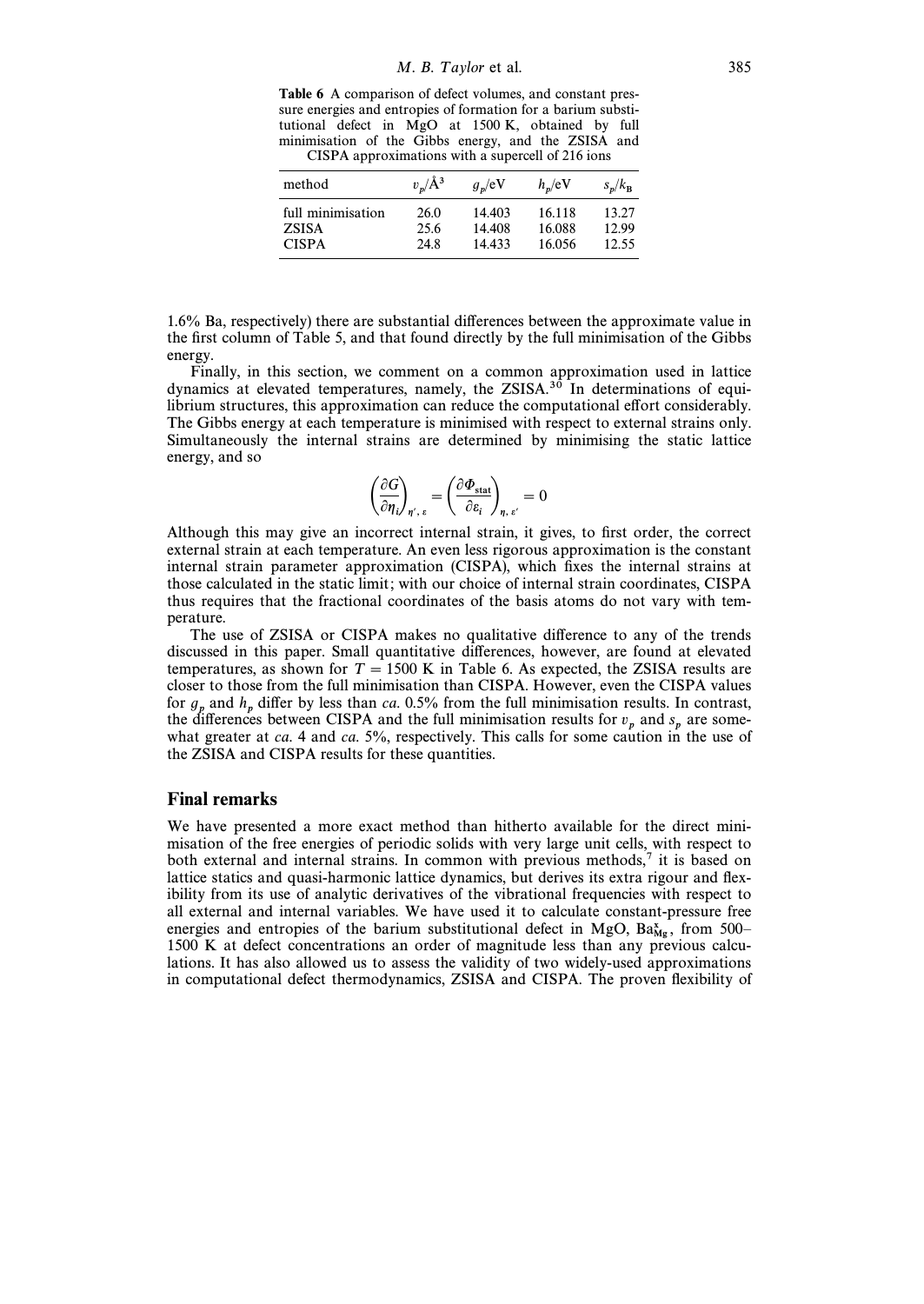this new approach will enable us to examine more complicated defects such as the 4 :1 complex in  $Fe_{1-x}O$  and to calculate important ceramic data such as phase diagrams.<br>We conclude with a few remarks concerning the use of lattice dynamics, which

We conclude with a few remarks concerning the use of lattice dynamics, which has been somewhat neglected in recent years. It has been shown previously<sup>1,2,31</sup> that there is good agreement up to about two-thirds of the melting point between lattice dynamics and molecular dynamics calculations based on identical potentials for properties such as the thermal expansion. It is clear from these studies and the present paper that quasiharmonic lattice dynamics can be a useful technique for studying systems, even at quite elevated temperatures, particularly bearing in mind that to obtain comparable precision from molecular dynamics and Monte Carlo simulations can be orders of magnitude more expensive. Reasons for the utility of lattice dynamics for problems such as that considered here are that the results are often simpler to interpret than those from molecular dynamics simulations and that high precision is readily achieved; that quasiharmonic lattice dynamics is particularly useful at temperatures below the classical region where molecular dynamics simulations are invalid; that lattice dynamics can also be remarkably robust at elevated temperatures; and that, as discussed elsewhere,<sup>21</sup> it provides an extremely sensitive test for interatomic potentials, in a way that would be very difficult for molecular dynamics.

This work was supported by EPSRC grants GR/K05979 and GR/L31340. G.D.B. gratefully acknowledges financial support from la Universidad de Buenos Aires. His contribution to this work was made possible by means of a grant from el Consejo Nacional de Investigaciones Científicas y Técnicas de la República Argentina. Computational resources were also made available on the CRAY T3D at Edinburgh through SERC grant GR/K41625.

#### References

- 1 E.g. D. Fincham, W. C. Mackrodt and P. J. Mitchell, J. Phys. Condens. Matter, 1994, 6, 393.
- 2 E.g. G. D. Barrera, M. B. Taylor, N. L. Allan, T. H. K. Barron, L. N. Kantorovich and W. C. Mackrodt, J. Chem. Phys., 1997, 107, 4337.
- 3 E.g. Computer Simulation of Solids, ed. C. R. A. Catlow and W. C. Mackrodt, Springer-Verlag, Berlin, 1982.
- 4 J. Chem. Soc., Faraday Trans. 2, 1989, 85, 335-579.
- 5 Computer Modelling in Inorganic Crystallography, ed. C. R. A. Catlow, Academic Press, San Diego, CA, 1997.
- 6 Strictly constant lattice parameter in situations where the number of lattice sites changes.
- 7 E.g. N. L. Allan, W. C. Mackrodt and M. Leslie, Adv. Ceram., 1987, 23, 257.
- 8 S. C. Parker and G. D. Price, Adv. Solid-State Chem, 1989, 1, 295.
- 9 A. Pavese, M. Catti, S. C. Parker and A. Wall, Phys. Chem. Miner, 1996, 23, 89.
- 10 M. J. Gillan and P. W. M. Jacobs, Phys. Rev. B, 1983, 28, 759.
- 11 J. H. Harding and A. M. Stoneham, Philos. Mag. B, 1981, 43, 705.
- 12 E.g. J. H. Harding, J. Chem. Soc., Faraday Trans. 2, 1989, 85, 351 and references therein.
- 13 E.g. C. R. A. Catlow and W. C. Mackrodt, in ref. 3, ch. 1.
- 14 E.g. D. C. Wallace, Thermodynamics of Crystals, Wiley, New York, 1972.
- 15 E.g. D. J. Chadi and M. L. Cohen, Phys. Rev. B, 1973, 8, 5747.
- 16 If details of low-temperature behaviour are required, finer grids can be used as  $q = 0$  is approached; see, *e.g.* T. H. K. Barron and A. Pasternak, J. Phys. C, 1987, 20, 215.
- 17 T. H. K. Barron, T. G. Gibbons and R. W. Munn, J. Phys. C, 1971, 4, 2805.
- 18 T. G. Gibbons, Phys. Rev. B, 1973, 7, 1410.
- 19 A. B. Pippard, The Elements of Classical Thermodynamics, Cambridge University Press, Cambridge, 1964.
- 20 T. H. K. Barron and K. J. Rogers, Mol. Simul., 1989, 4, 27.
- 21 G. D. Barrera, M. B. Taylor, N. L. Allan and T. H. K. Barron, Phys. Rev. B, 1997, 56, 14 380.
- 22 Second derivatives of the frequencies (not needed in the present application) require second-order perturbation theory. Application to ionic crystals is discussed by L. N. Kantorovich, Phys. Rev. B, 1995, 51, 3520; 3535.
- 23 P. J. Harley, in Numerical Algorithms, ed., J. L. Mohamed and J. E. Walsh, Clarendon Press, Oxford, 1986, p. 239.